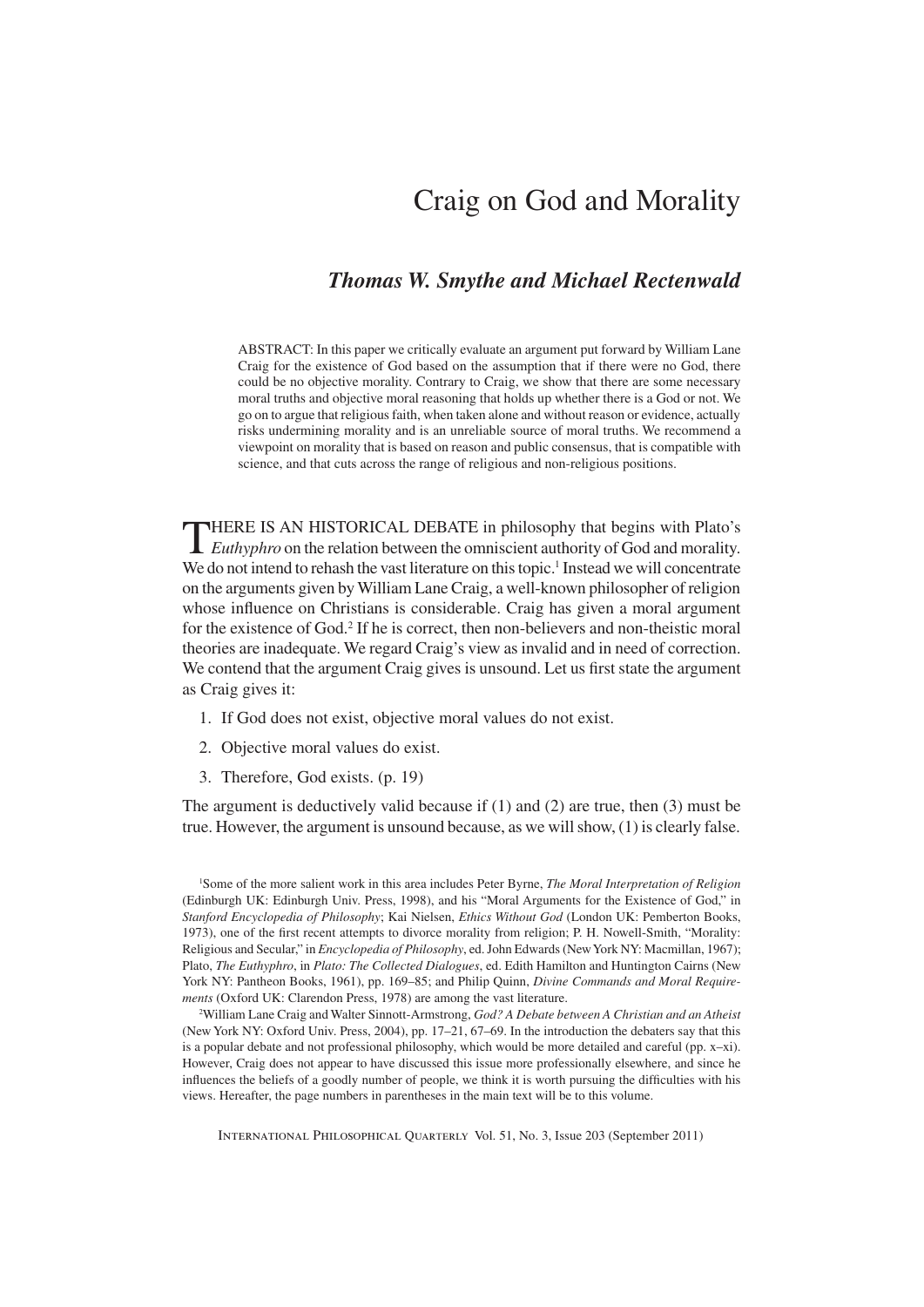We will prove this by showing that (a) Craig has given no good reason for supposing that  $(1)$  is true, and that  $(b)$  there is excellent reason for supposing that  $(1)$  is false. We hold that there are objective moral values, in Craig's sense of that phrase, even if there is no God. We will then argue that it is desirable for pragmatic reasons to take the justification of morality out of the hands of religion entirely.

First, we argue that (a) the author gives no good reason for believing that (1) is true. Let us look at the reasons that the author gives us for (1). The author must show that objective moral values are impossible without God. What is an objective moral value? Craig says that objective moral values are "values that are valid and binding whether anyone believes them or not" (p. 17). An example that the author gives is that the Holocaust was objectively wrong regardless of whether or not the Nazis, or anyone else, believed it was wrong. The author quotes non-theistic philosophers Bertrand Russell, Michael Ruse, and Friedrich Nietzsche, who all denied that there are any objective moral values. It should be mentioned here that there are plenty of non-theistic philosophers who have defended objective moral values.<sup>3</sup> In addition, simply finding a few non-theists who disclaim objective moral values is not a good reason to think that they do not exist if there is no God. We raise some questions about Craig's conception of objective moral values. First, is a proposition binding independently of what anyone thinks *sufficient* for objectivity? We take Craig to be saying that it is sufficient. Secondly, if being valid and binding independently of what anyone thinks is *necessary* for objectivity in morality, then we believe this condition can be met by a non-theistic moral theory. But let us look at the arguments of the author.

The author says that in the absence of God there is no reason to think that, if we evolved through a process of evolution only, that there could be objective values.<sup>4</sup> The author says if one person were to rape another and if the rapist were an atheist, there would be nothing wrong with it. In short, if God does not exist, there is really nothing wrong with raping someone (18). We think that the author commits a form of the genetic fallacy here. His reasoning seems to be something like this:

- 1. Without God the morality of human beings simply evolved by natural processes.
- 2. Any moral code that evolves by natural processes cannot be objective.
- 3. Therefore, a non-theistic morality cannot be objective.

Again, the argument is deductively valid but nevertheless unsound. It is unsound because premise (2) is false. Premise (2) is false because it assumes that if morality is something that is only conceived by human beings, then since human beings conceive it, it cannot be true independently of our beliefs. But a human origin for morality does not negate its truth as something independent of the beliefs of any

<sup>3</sup> Russ Shafer-Landau, Michael Smith, James Rachels, and others have argued for the objectivity of morality without theism. One example is James Rachels and Stuart Rachels, chap. 11, "Ethics and Objectivity," in *Problems From Philosophy*, 2nd ed. (New York NY: McGraw-Hill, 2005).

<sup>4</sup> We want to point out that these two alternatives are not exhaustive. Human beings could have been put here by a giant gorilla, a nonbenevolent deity, two or more Gods, or an endless list of other possibilities.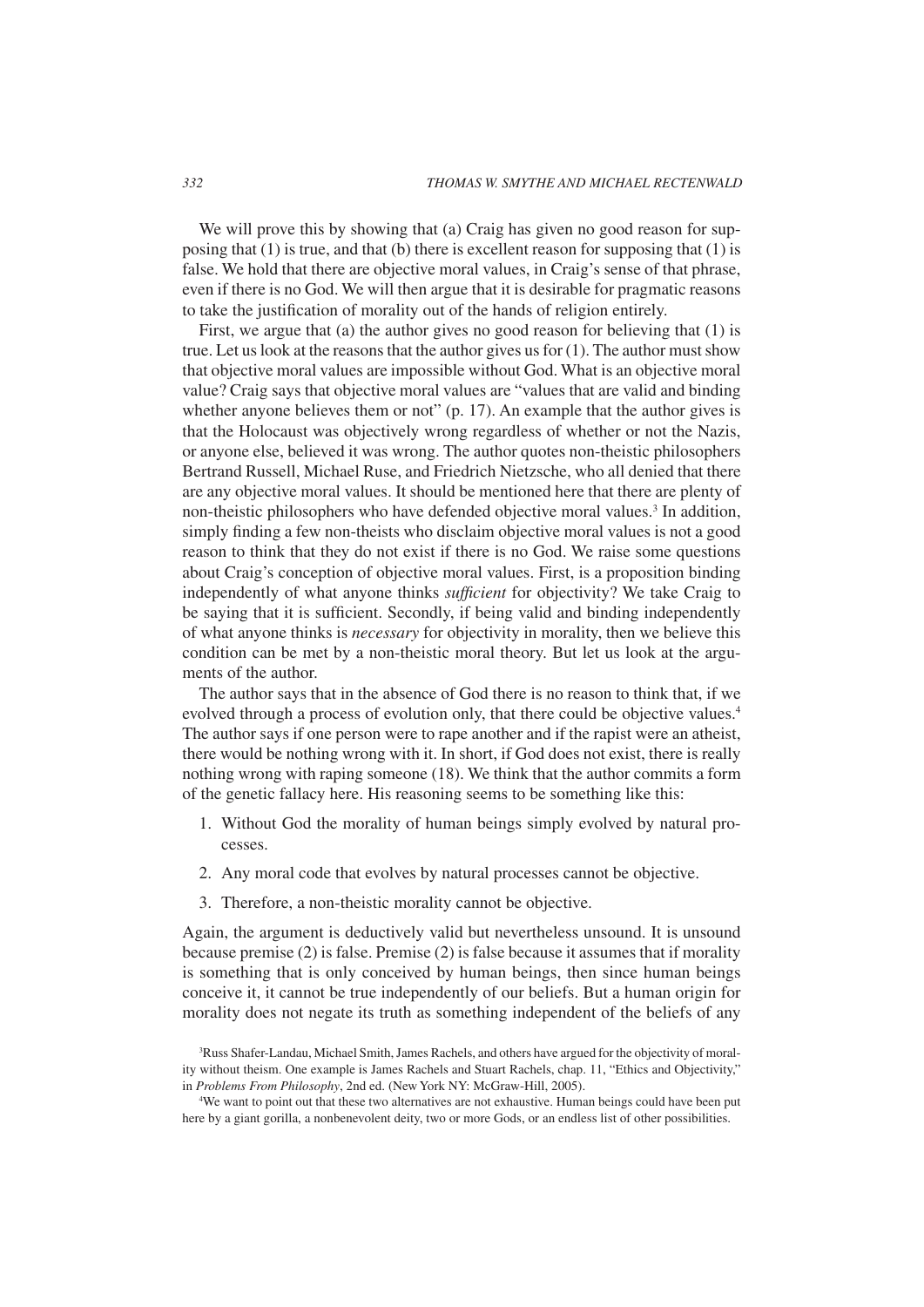person or group. We think that we can allude to universal moral truths that are true independently of what people think and that are true universally by virtue of the meaning of the terms involved: they are logically necessary moral truths. The explicit recognition of these truths evolved as mankind did, yet they are universally necessary moral truths that are being expressed in the ways in which our language is actually used.

One example of a universal moral truth that is logically necessary and true independently of anyone's belief is the statement "murder is morally wrong." The term "murder" means "to kill unlawfully and with malice" or "the unlawful and malicious killing of a human being by another." It is universally and necessarily true that "murder is wrongful killing," whether anyone believes it or not and whether or not there is a God  $<sup>5</sup>$ </sup>

The author has a further argument. Suppose "moral values do exist independently of God. . . . How does that result in a moral obligation for me? . . . Who or what lays such an obligation on me?" (p. 19). Our question here is why do moral values have to be given by someone, or laid on us, to have a foundation? Why cannot moral agents, or humans, give themselves moral obligations by virtue of the relations in which they stand to each other, and by virtue of the common moral language they use? Such moral obligations, once conceived, would be binding on all moral agents whether they believe so or not.

The author argues that without God there would be no foundation or ground for morality (p. 20). Even if objective moral values existed, according to the author, there would be no grounds for our moral obligations. Our reply is that utilitarian ethics, Kantian ethics, ethics of virtue theories, and social contract theories of ethics have all provided grounds and foundations for morality that meet the conception of objective moral values that the author has specified. On any one of these moral theories reasons can be given to ground our moral theories. We do not need a deity to do the job.<sup>6</sup>

We now argue (b) that there are excellent reasons for supposing that (1) is false. Consider our moral language. Our moral language is enough to provide for an objective morality that is true independently of anyone's thinking so. Consider the following moral argument:

- 1. Lying tends to harm other people.
- 2. Harming other people is presumptively morally wrong.
- 3. Therefore, lying, when it results in harming other people, is presumptively morally wrong.

This is a sound and valid deductive moral argument. The argument is sound independently of whether anyone believes it or not. If someone were to accept (1) and

<sup>5</sup> We do not think we have to show how these moral truths deriving from humans and encoded in human language became logically and objectively true. That would take a book. Craig does not have to show how humans developed a belief in God as the author of moral truths either.

We believe we can make this point that possible nontheistic grounds can and have been given by ethical theorists without going into the details or trying to establish those theories. We assume the knowledgeable reader can fill in the details.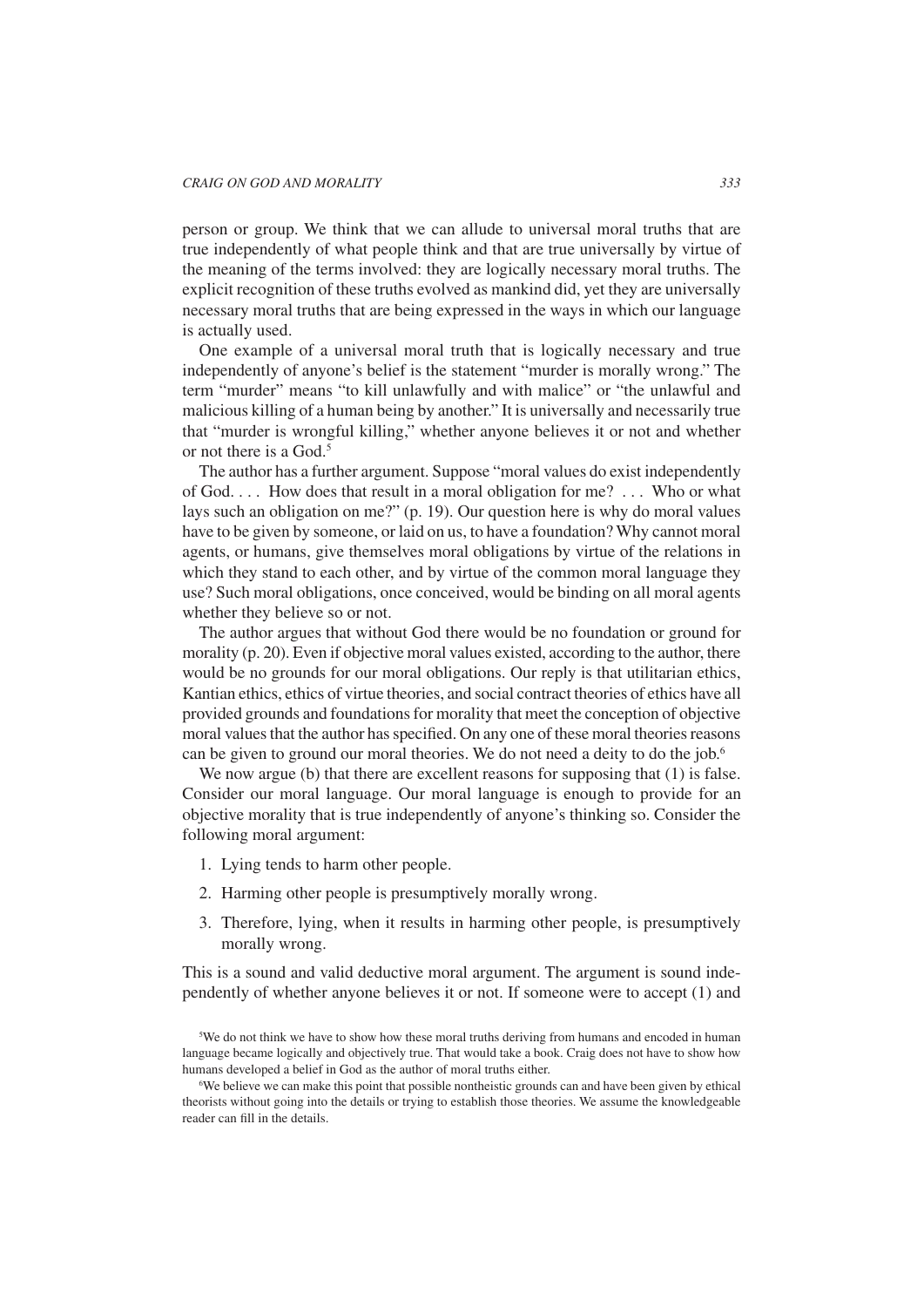(2) but deny (3), one would simply be mistaken. Premises (1) and (2) logically imply (3) whether any moral agent makes an inference from premises (1) and (2) to the conclusion (3) or not. It is just as if one were to fail to make the inference from  $3x=3$ to  $x = 1$ . Both would be logical errors. This consideration completely satisfies the author's conception that objective moral values are valid and binding whether anyone believes them or not. We need no appeal to abstractions or moral entities or divine commands. The objectivity of moral values lies in moral reasoning and moral logic.

Does Craig think that God has moral authority because he knows moral truths? If so, why can't we know them as well? God may be better placed epistemically by being omniscient. That will still not show that moral truths do not exist independently of God. Craig may mean that God is the originator of moral requirements by divine fiat. This may be true, but it is not necessarily the case and the absence of divine fiat does not abrogate the possibility of an objective morality.7

Craig makes no good reply to the famous *Euthyphro* dilemma of Plato's. Is abusing children immoral because God forbids it, or does God prohibit us from abusing children because it is wrong? The author says nothing to show that abusing a child is not objectively wrong if God does not exist. His command—like His existence—is not necessary to make child abuse immoral. It is necessarily true that child abuse is immoral whether there is a God or not. The author does not show "how" God underwrites morality in any meaningful way.

According to William Hasker (in correspondence), we have still not given a compelling reason for thinking that justice and other moral values could be objective if there were no God.<sup>8</sup> Craig could very well say that "(2) Harming other people is presumptively morally wrong" is true only because there is a God, and would not be true otherwise. So, according to Hasker, we have not refuted Craig's position.

We agree that we have not refuted Craig or shown that he is wrong to hold his position. Indeed, objective morality may exist due to divine fiat. However, we have shown that it is possible to hold an alternative position. Craig is claiming that objective morality is impossible without God, but by showing that it is possible to hold another position, we have shown that no one is compelled to hold Craig's position. We think we have a plausible alternative view to the author because he has not shown just exactly how God underwrites an objective morality, or why no alternative position can be true.

The author may say that he is arguing that only an omniscient being who can take a view *sub species aeternitatis* can be morally objective, since there would be a correct answer to every moral question from such a point of view. However, the author never makes this clear. One problem with this view is that it does not help us to solve moral dilemmas. If that is the case, then there is no source of knowledge for human beings on certain moral quandaries such as the rights of workers, the effects of capitalism, stem-cell research, and cloning human beings. If the sole goal of moral agents is to find out what God wants us to do, there is no reliable

<sup>7</sup> We are indebted to Doug Long for the ideas in this paragraph. Long points out that even though God can punish us, that may or may not have anything to do with moral truths.

William Hasker has kindly read our paper and made some comments on it.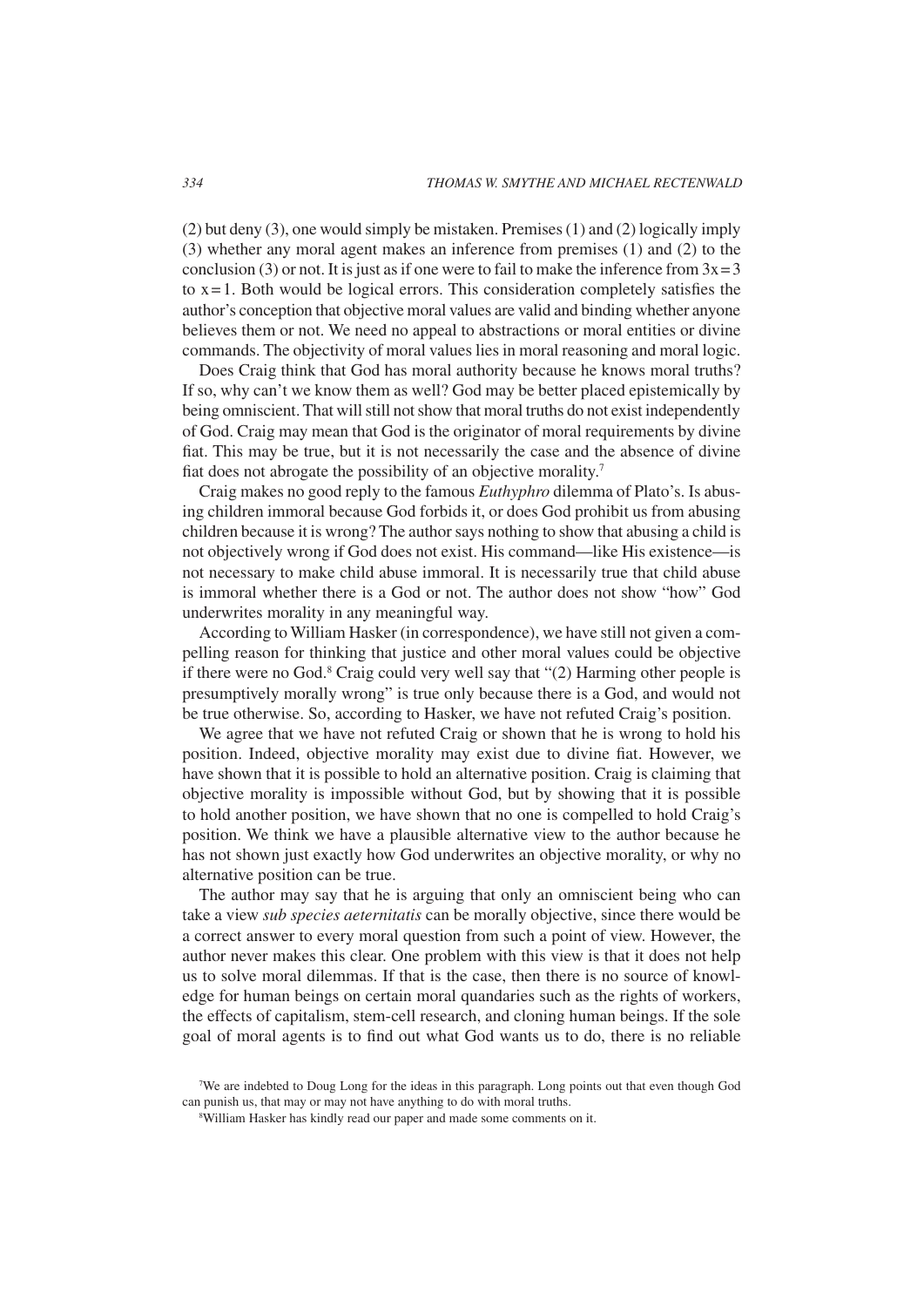answer to that question. Consider the methods for finding out what God wills us to do. Religious faith is one such resource. But religious faith causes some people to behave abominably and to commit crimes against humanity in the name of God. Sacred texts, like the bible, provide another way. But nothing is true just because it is in the bible or in other sacred texts. When someone is telling other people how to live their lives, or what they ought to do, one needs reasons for acting on what any sacred text commands or forbids. If one can give no reasons, then there is not yet a good reason why anyone should or should not do it. This is especially true because there are diverse religions with diverse sacred texts that are not all compatible. We do not find the method of revelation to be a reliable indicator of what is right and wrong for human beings to do. We firmly believe that revelation never has been and never will be a reliable guide to understanding the reasons why something is morally right or wrong. Some people are not graced with such revelations, and thus revelation misses some of the very people who need instruction the most. Revelation may be a ground for a personal relationship with a deity, but it is not a reliable basis for telling other people how they ought to live their lives *vis-à-vis* other methods like evidence and reason.

There is a more perspicuous way that we can bring out our argument. Consider child abuse. We think that it is a necessary truth that "it is wrong to abuse someone." It is objectively wrong in the same way that a truth of arithmetic is true, whether anyone believes it or not, independently of what anyone thinks. If someone thinks that "it is wrong to abuse someone" is not true by virtue of the meaning of the terms in the statement, then we would ask him to describe a logically possible situation in which it would be all right to abuse someone. We submit that it cannot be done. To abuse means "to use wrongly, to misuse; to mistreat." The statement "it is wrong to abuse someone" is necessarily true independently of anyone's belief whether there is a God or not. On the other hand, if somehow God willed that we should abuse a child, then God would be wrong. Even if there were no God, then it would still be objectively and necessarily true that it is wrong to abuse someone.

Craig admits this point himself when he argues that objective moral values exist. He says: "We know objective moral values exist because we clearly apprehend some of them. The best way to show this is to describe situations in which we clearly see right and wrong: torturing an child, incest, rape . . ." (p. 21). We agree, and we see these truths to be the case independently of what anyone may think (thus they are objectively true) and whether or not there is a God. So, we may conclude that these truths exist independently of God's will and do nothing to show that God exists. Further, it is just not true that if there were no God, then ethical judgments would be a matter of "expressions of personal taste" (p. 20). There are objective ethical truths for both the believer and non-believer alike.

The author's argument can be interpreted in another way. Premise (1) says that if God exists, there are objective moral values. That is true. If God exists, and he wills that stealing is wrong, then it is an objective truth that stealing is wrong because God says so, whether anyone believes it or not. The argument then goes on that since objective moral values exist, there is a God. However, that does not follow. Since there are other ways of accounting for the existence of objective moral values, their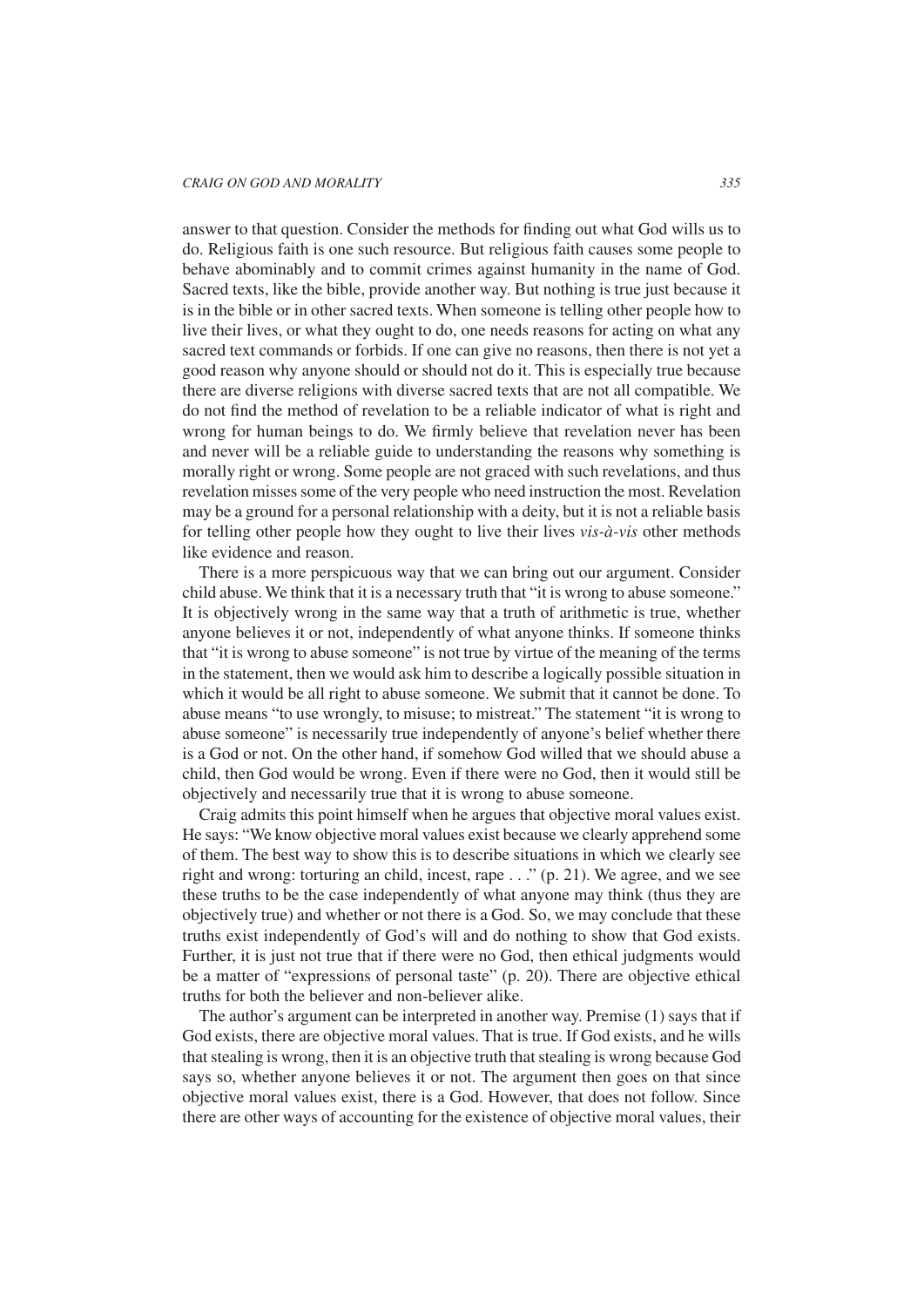existence does not entail the existence of a deity. The argument is invalid. It has the form if p, then q; q, therefore p. This pattern is clearly an example of affirming the consequent, which is a deductively invalid argument form. Nor is it a good inductive argument or an argument from the best explanation. We thus conclude that the values that the author cites are necessarily good or bad independently of anyone's thinking so, and good or bad whether or not there is a God. Craig has not shown premise (1), namely, that if there is no God, objective moral values do not exist, to be true. There are excellent reasons to think that it is not true. Hence, his moral argument for the existence of God is unsound or invalid.

We now argue that for pragmatic reasons we should reject moral arguments from the existence of God as well as the position that morality is somehow dependent on religion, because to do so actually undermines morality. We begin by noting what William K. Frankena said in a paper on the logical relation between morality and religion: "one cannot help but wonder if there is any rational and objective method of establishing any religious belief against proponents of other religions or irreligion." He warned us against introducing "into the foundations of morality . . . all of the difficulties involved in the adjudication of religious controversies." Such a view "encourages ethical and political skepticism in those who cannot accept the required religious beliefs." He adds that "if one is honestly to hold that morality can be established if and only if it is grounded in religion, then one must also believe that religion has adequate grounds to stand on."9 We maintain that morality does not have to be grounded on religion, and, further that an effort at a religious grounding undermines morality. Frankena was much too kind and subtle.

Religious faith is compatible with a lack of evidence and a lack of reason. So, if morality depends in the strong sense on religion, the foundation of morality will have to be religious faith. But blind faith of any sort (including religious) has not proven to be conducive to producing truth. If I have blind faith that someone who has gone off to fight in the war in Iraq will return unscathed, that is not a reliable indicator of the truth of such a belief. We think it is better to base morality on scientific knowledge and human reasoning as much as possible.

To take an example from the contemporary scene, President George W. Bush, the leader of the free world in 2008, believes that frozen embryos are fully human beings and ought not to be used for stem cell research. His belief is based on the view that the embryo embodies a human genome at the time of fertilization, and this seems to be a scientifically established fact. But scientific knowledge shows that the human embryos that are destroyed for stem cell research do not have brains, or even neurons. There is no reason to believe that they suffer their destruction in any way at all. Even though they contain human genomes, it does not follow that they are fully-fledged human beings. Killing a fly may cause more suffering than killing a human blastocyst. As a result, we may be unnecessarily prolonging the misery of millions of human beings who could probably be helped by the development of stem cell research. We find this morally suspect.

<sup>9</sup> William K. Frankena, "Is Morality Logically Dependent on Religion?" in *Divine Commandsand Morality*, ed. Paul Helm (Oxford University Press, 1981), p. 30.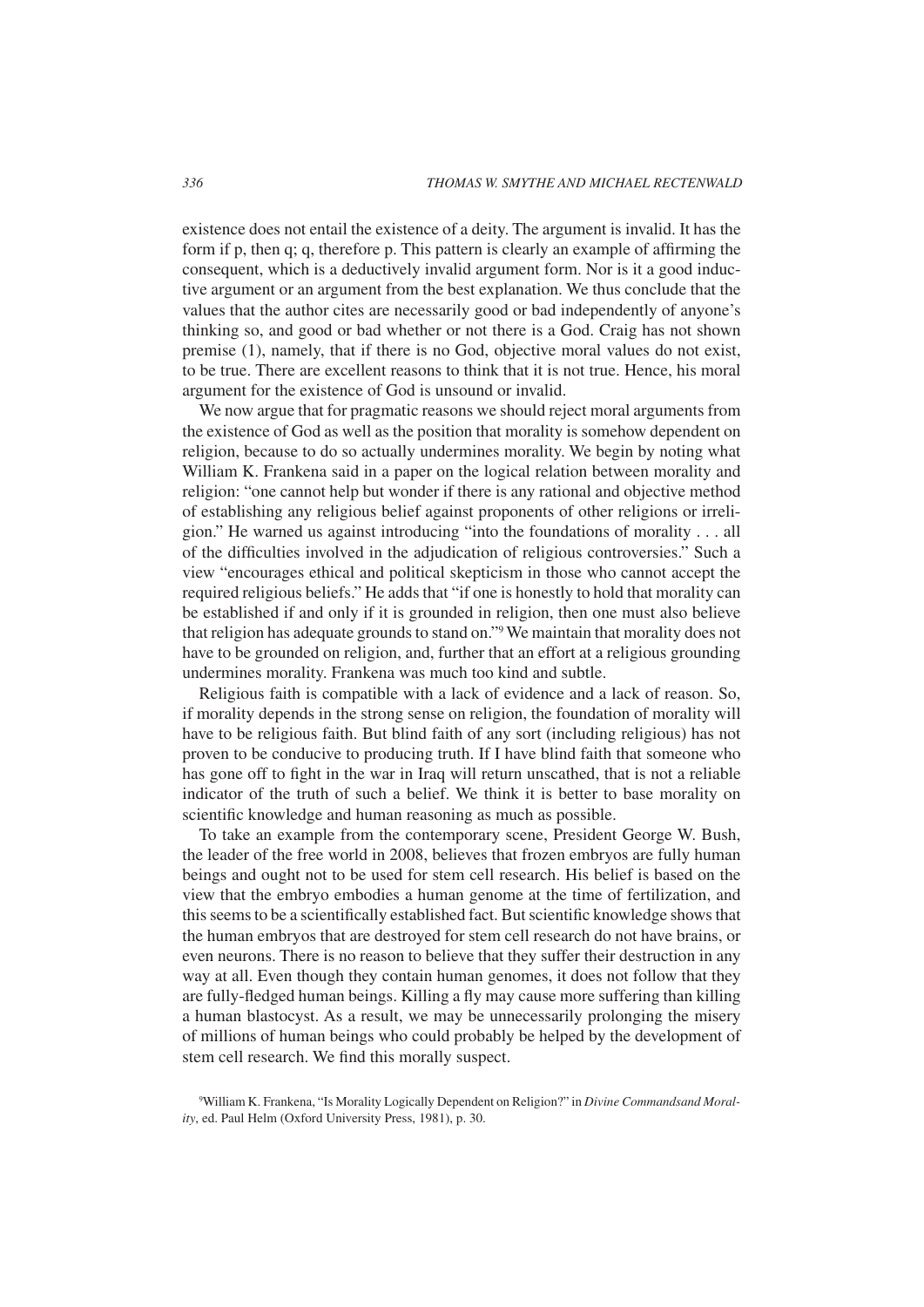Another example is that of a pope who apparently advocates that people in poor countries should not have abortions or use other methods of contraception. Instead he seems to recommend that they use one of the methods of natural family planning, but we believe that such methods may prove less effective than contraception, thereby allowing them to have numerous children, even though they are suffering from lack of food and housing, and contributing to population explosion. Again, we find this sort of position advocated by a world leader morally suspect.

Another way that religious faith may undermine morality has to do with moral knowledge. How do we know what God requires of us? This is usually done by appealing to some sacred text such as the bible. Although we do not have the space here to go into the matter sufficiently, the bible was probably written by human beings, and nothing is true necessarily just because it is uttered in the bible. Instead, its propositions require independent moral reasoning if it is to be established as acceptable morality. It is quite controversial whether the entire bible is to be regarded as the inerrant word of God, and we will not enter into that thicket here. We point out that the bible documents such things as slavery, killing homosexuals and adulterers, killing prostitutes, killing children who curse their parents, burning witches, and dozens of other questionable precepts. Although the bible does not approve of everything it mentions, we think that there are morally suspect directives implied or explicitly mentioned therein, and we think it sufficient to point out that if morality can be established without such controversial foundations, it is worth doing so.

We think it is relevant to point out here that classical utilitarians such as David Hume, Jeremy Bentham, and John S. Mill formulated the principle of utility without any mention of God's will. These theories are compatible with theism, but the non-believer can just as well adopt these theories too. Kantian deontological ethics is based on what is rational to do, and, although it is compatible with theism, it can be held without any dependence on a deity. The social contract theory of ethics does not depend on a deity for the social contract to be objective, once consent is given. The ethics of virtue, as formulated by Plato and Aristotle, does not depend on a deity. There is a certain kind of person that we ought to be for humans to thrive, independent of any deity. This remains true for more recent ethics of virtue theories.<sup>10</sup>

Religious ethics may also undermine morality by its tendency to be authoritarian. Religious authorities such as priests or preachers may be presumed to have been authorized to tell others what God wants them to do or to avoid. But we find the whole idea of such authorities problematic insofar as they obstruct our access to moral truths, and we find this to be a further way in which religion risks undermining morality. We do not think appeals to such moral authorities are preferable. As we have suggested, in some cases they may implicitly or explicitly maintain morally suspect positions. Instead, morality ought to be like science, in which a community of scholars searches for truth using reliable epistemic norms. We feel that morality should change as the facts, situations, and findings of science change. Such a view

<sup>&</sup>lt;sup>10</sup>We take it that the typical reader of this paper knows these ethical theories well enough so that we do not have to go into the details to show that each of them is compatible with nontheism.